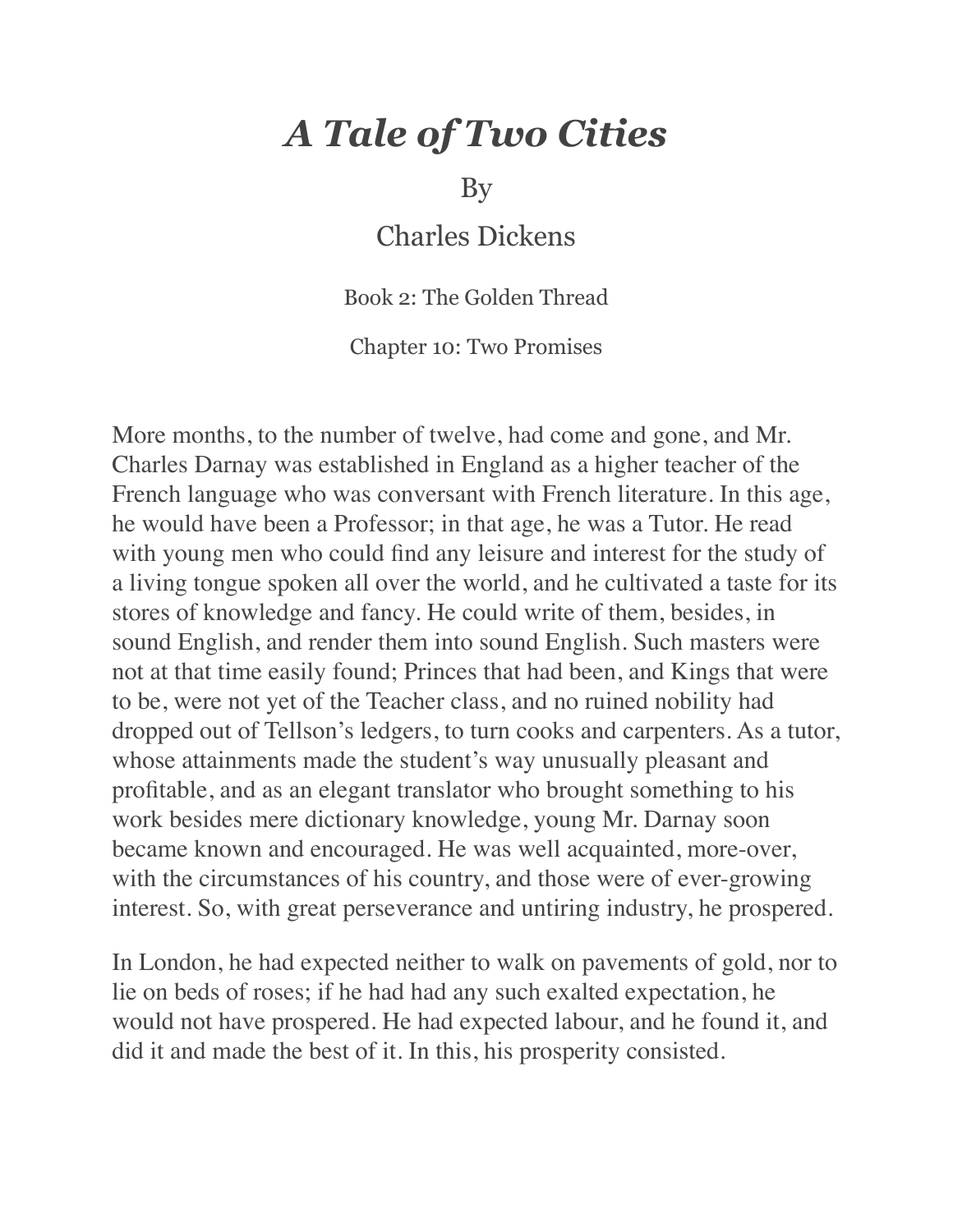A certain portion of his time was passed at Cambridge, where he read with undergraduates as a sort of tolerated smuggler who drove a contraband trade in European languages, instead of conveying Greek and Latin through the Custom-house. The rest of his time he passed in London.

Now, from the days when it was always summer in Eden, to these days when it is mostly winter in fallen latitudes, the world of a man has invariably gone one way—Charles Darnay's way—the way of the love of a woman.

He had loved Lucie Manette from the hour of his danger. He had never heard a sound so sweet and dear as the sound of her compassionate voice; he had never seen a face so tenderly beautiful, as hers when it was confronted with his own on the edge of the grave that had been dug for him. But, he had not yet spoken to her on the subject; the assassination at the deserted chateau far away beyond the heaving water and the long, tong, dusty roads—the solid stone chateau which had itself become the mere mist of a dream—had been done a year, and he had never yet, by so much as a single spoken word, disclosed to her the state of his heart.

That he had his reasons for this, he knew full well. It was again a summer day when, lately arrived in London from his college occupation, he turned into the quiet corner in Soho, bent on seeking an opportunity of opening his mind to Doctor Manette. It was the close of the summer day, and he knew Lucie to be out with Miss Pross.

He found the Doctor reading in his arm-chair at a window. The energy which had at once supported him under his old sufferings and aggravated their sharpness, had been gradually restored to him. He was now a very energetic man indeed, with great firmness of purpose, strength of resolution, and vigour of action. In his recovered energy he was sometimes a little fitful and sudden, as he had at first been in the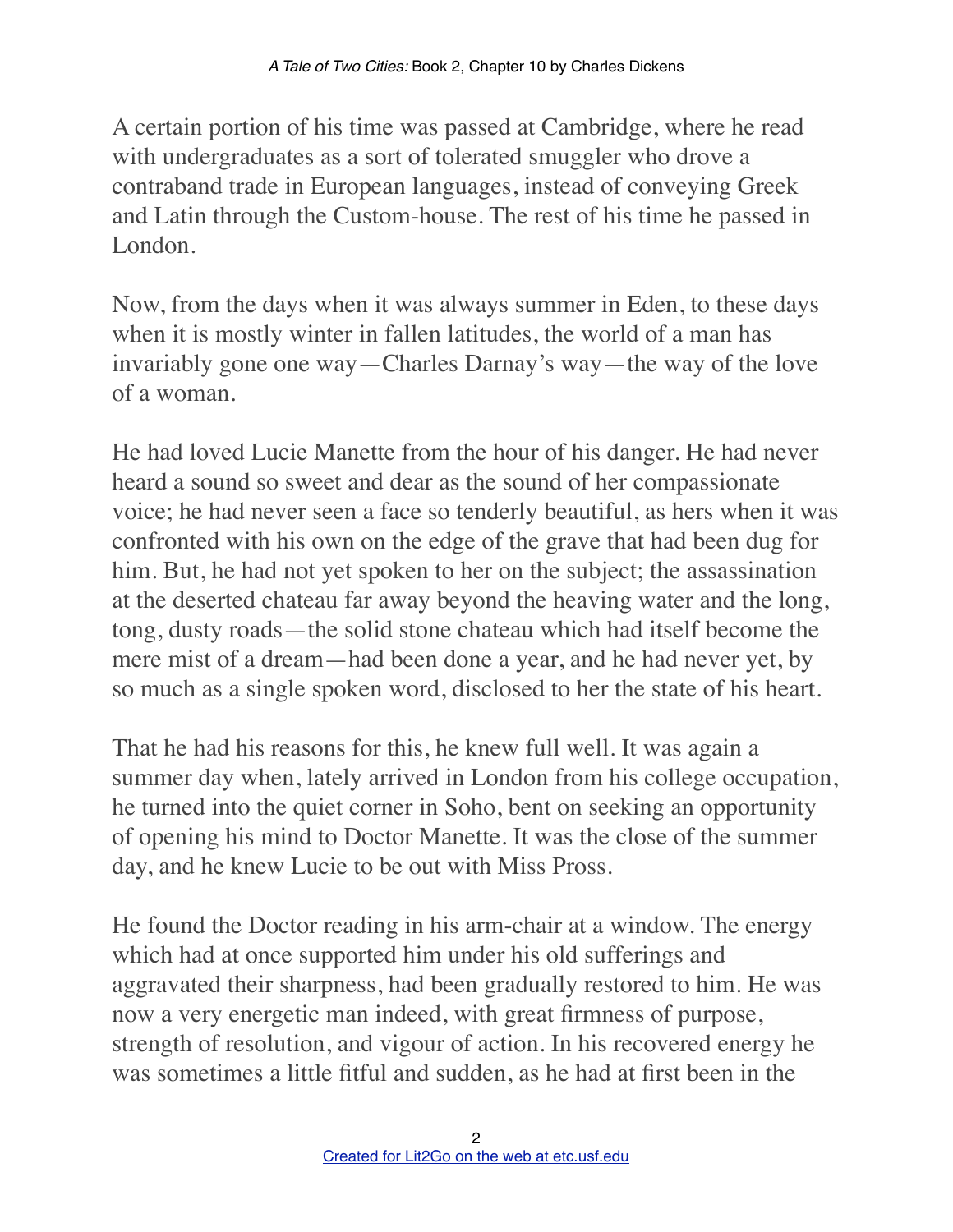exercise of his other recovered faculties; but, this had never been frequently observable, and had grown more and more rare.

He studied much, slept little, sustained a great deal of fatigue with ease, and was equably cheerful. To him, now entered Charles Darnay, at sight of whom he laid aside his book and held out his hand.

"Charles Darnay! I rejoice to see you. We have been counting on your return these three or four days past. Mr. Stryver and Sydney Carton were both here yesterday, and both made you out to be more than due."

"I am obliged to them for their interest in the matter," he answered, a little coldly as to them, though very warmly as to the Doctor. "Miss Manette—"

"Is well," said the Doctor, as he stopped short, "and your return will delight us all. She has gone out on some household matters, but will soon be home."

"Doctor Manette, I knew she was from home. I took the opportunity of her being from home, to beg to speak to you."

There was a blank silence.

"Yes?" said the Doctor, with evident constraint. "Bring your chair here, and speak on."

He complied as to the chair, but appeared to find the speaking on less easy.

"I have had the happiness, Doctor Manette, of being so intimate here," so he at length began, "for some year and a half, that I hope the topic on which I am about to touch may not—"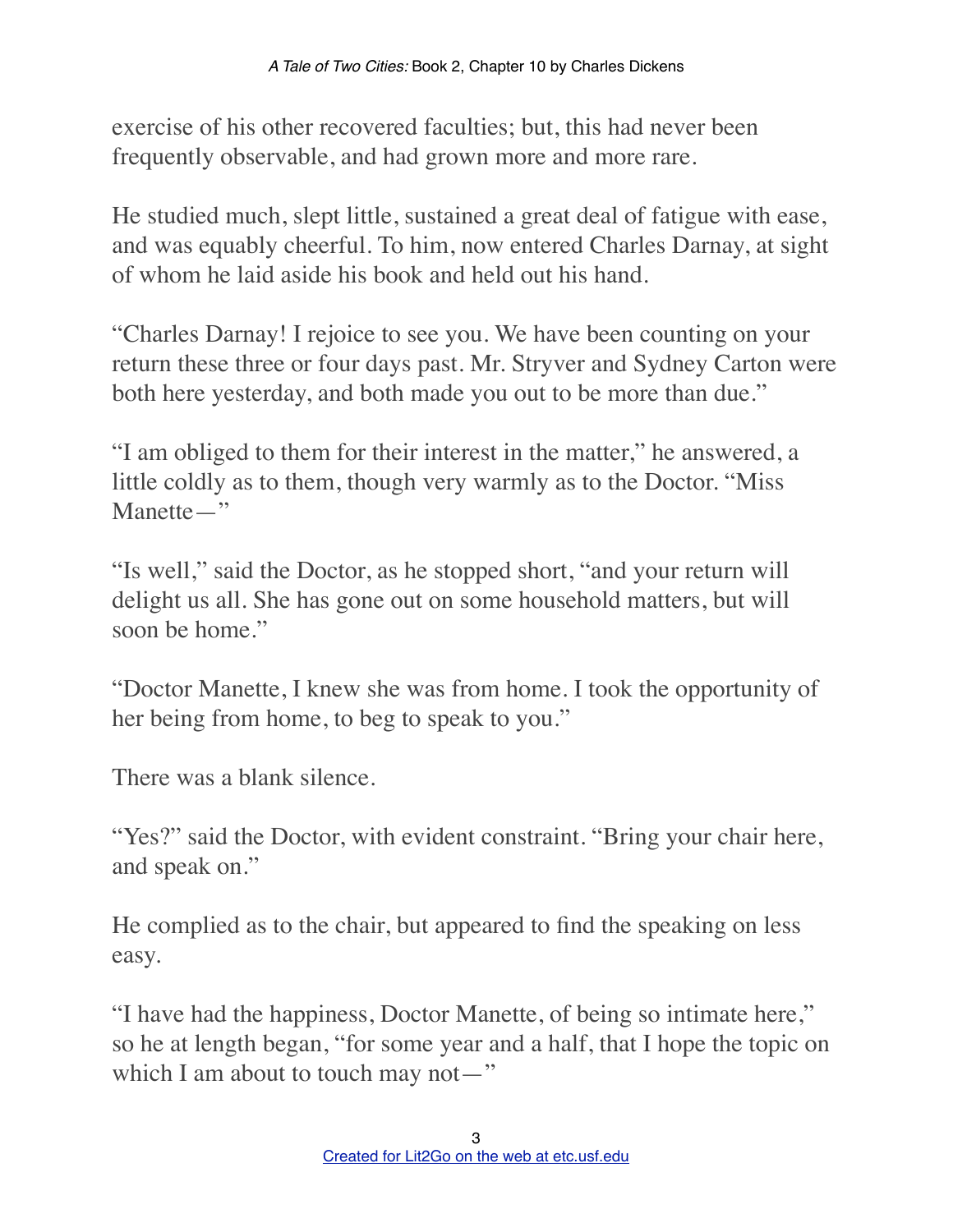He was stayed by the Doctor's putting out his hand to stop him. When he had kept it so a little while, he said, drawing it back:

"Is Lucie the topic?"

"She is."

"It is hard for me to speak of her at any time. It is very hard for me to hear her spoken of in that tone of yours, Charles Darnay."

"It is a tone of fervent admiration, true homage, and deep love, Doctor Manette!" he said deferentially.

There was another blank silence before her father rejoined:

"I believe it. I do you justice; I believe it."

His constraint was so manifest, and it was so manifest, too, that it originated in an unwillingness to approach the subject, that Charles Darnay hesitated.

"Shall I go on, sir?"

Another blank.

"Yes, go on."

"You anticipate what I would say, though you cannot know how earnestly I say it, how earnestly I feel it, without knowing my secret heart, and the hopes and fears and anxieties with which it has long been laden. Dear Doctor Manette, I love your daughter fondly, dearly, disinterestedly, devotedly. If ever there were love in the world, I love her. You have loved yourself; let your old love speak for me!"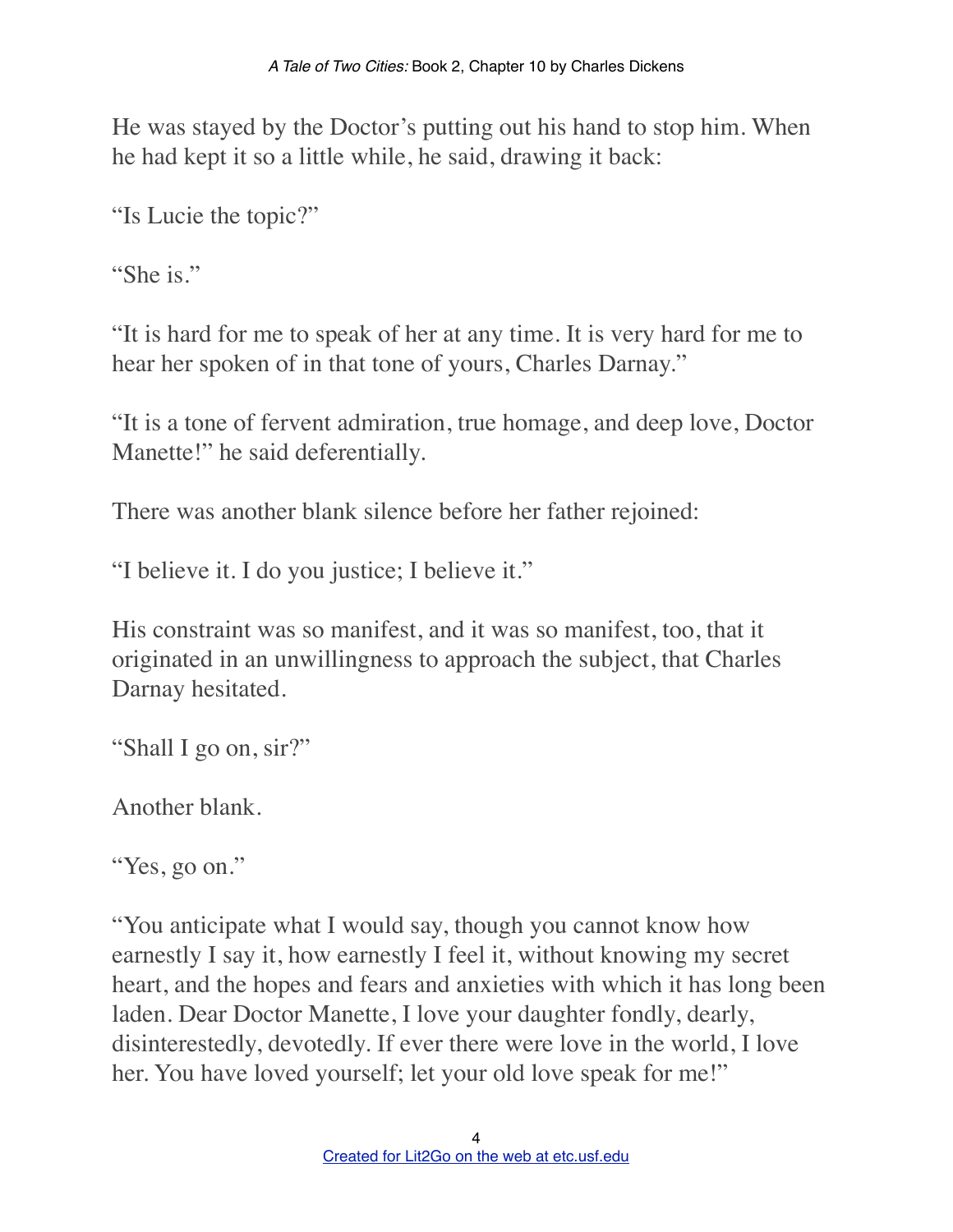The Doctor sat with his face turned away, and his eyes bent on the ground. At the last words, he stretched out his hand again, hurriedly, and cried:

"Not that, sir! Let that be! I adjure you, do not recall that!"

His cry was so like a cry of actual pain, that it rang in Charles Darnay's ears long after he had ceased. He motioned with the hand he had extended, and it seemed to be an appeal to Darnay to pause. The latter so received it, and remained silent.

"I ask your pardon," said the Doctor, in a subdued tone, after some moments. "I do not doubt your loving Lucie; you may be satisfied of it."

He turned towards him in his chair, but did not look at him, or raise his eyes. His chin dropped upon his hand, and his white hair overshadowed his face:

"Have you spoken to Lucie?"

"No."

"Nor written?"

"Never."

"It would be ungenerous to affect not to know that your self-denial is to be referred to your consideration for her father. Her father thanks you.

He offered his hand; but his eyes did not go with it.

"I know," said Darnay, respectfully, "how can I fail to know, Doctor Manette, I who have seen you together from day to day, that between you and Miss Manette there is an affection so unusual, so touching, so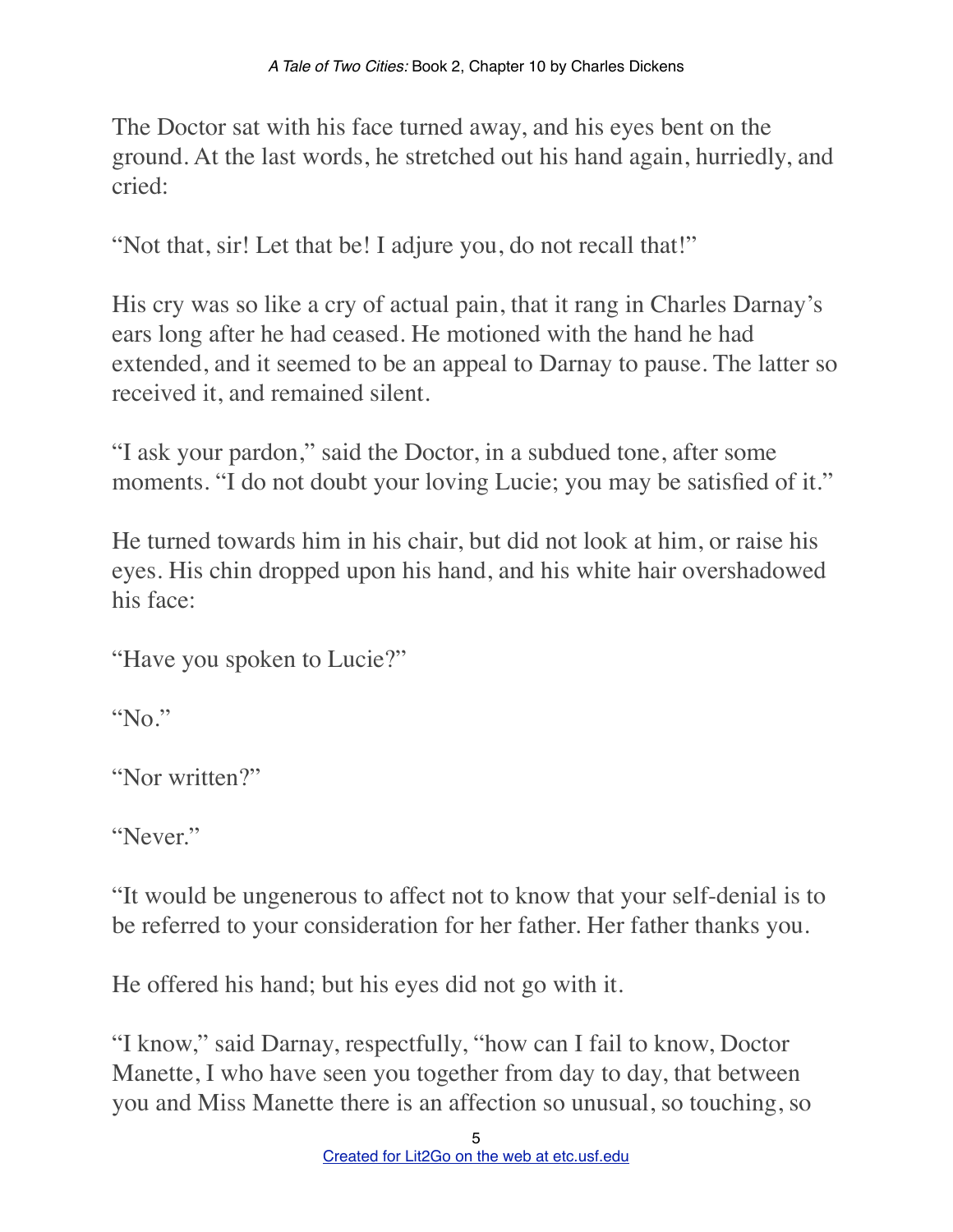belonging to the circumstances in which it has been nurtured, that it can have few parallels, even in the tenderness between a father and child. I know, Doctor Manette—how can I fail to know—that, mingled with the affection and duty of a daughter who has become a woman, there is, in her heart, towards you, all the love and reliance of infancy itself. I know that, as in her childhood she had no parent, so she is now devoted to you with all the constancy and fervour of her present years and character, united to the trustfulness and attachment of the early days in which you were lost to her. I know perfectly well that if you had been restored to her from the world beyond this life, you could hardly be invested, in her sight, with a more sacred character than that in which you are always with her. I know that when she is clinging to you, the hands of baby, girl, and woman, all in one, are round your neck. I know that in loving you she sees and loves her mother at her own age, sees and loves you at my age, loves her mother broken-hearted, loves you through your dreadful trial and in your blessed restoration. I have known this, night and day, since I have known you in your home."

Her father sat silent, with his face bent down. His breathing was a little quickened; but he repressed all other signs of agitation.

"Dear Doctor Manette, always knowing this, always seeing her and you with this hallowed light about you, I have forborne, and forborne, as long as it was in the nature of man to do it. I have felt, and do even now feel, that to bring my love—even mine—between you, is to touch your history with something not quite so good as itself. But I love her. Heaven is my witness that I love her!"

"I believe it," answered her father, mournfully. "I have thought so before now. I believe it."

"But, do not believe," said Darnay, upon whose ear the mournful voice struck with a reproachful sound, "that if my fortune were so cast as that, being one day so happy as to make her my wife, I must at any time put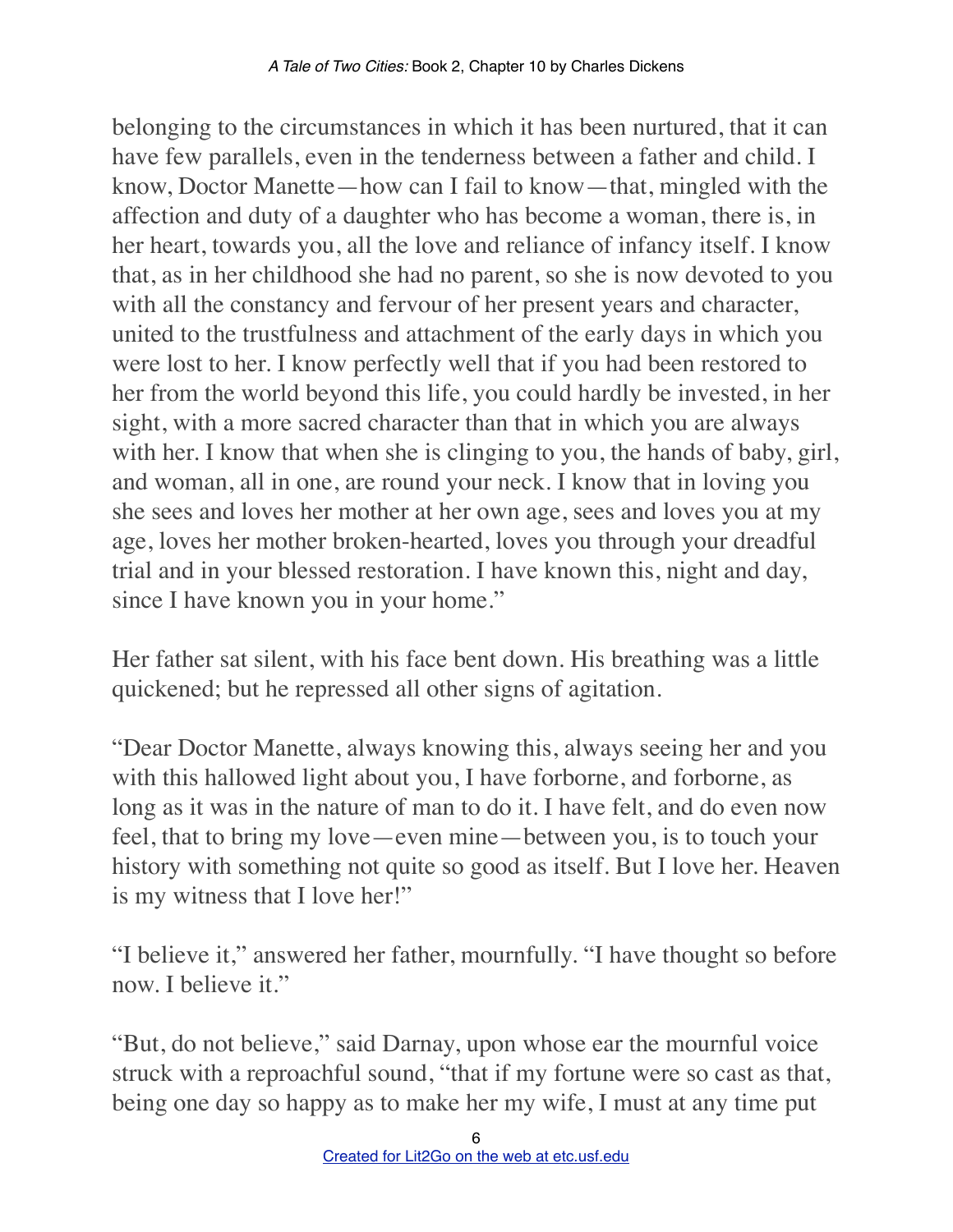any separation between her and you, I could or would breathe a word of what I now say. Besides that I should know it to be hopeless, I should know it to be a baseness. If I had any such possibility, even at a remote distance of years, harboured in my thoughts, and hidden in my heart—if it ever had been there—if it ever could be there—I could not now touch this honoured hand."

He laid his own upon it as he spoke.

"No, dear Doctor Manette. Like you, a voluntary exile from France; like you, driven from it by its distractions, oppressions, and miseries; like you, striving to live away from it by my own exertions, and trusting in a happier future; I look only to sharing your fortunes, sharing your life and home, and being faithful to you to the death. Not to divide with Lucie her privilege as your child, companion, and friend; but to come in aid of it, and bind her closer to you, if such a thing can be."

His touch still lingered on her father's hand. Answering the touch for a moment, but not coldly, her father rested his hands upon the arms of his chair, and looked up for the first time since the beginning of the conference. A struggle was evidently in his face; a struggle with that occasional look which had a tendency in it to dark doubt and dread.

"You speak so feelingly and so manfully, Charles Darnay, that I thank you with all my heart, and will open all my heart—or nearly so. Have you any reason to believe that Lucie loves you?"

"None. As yet, none."

"Is it the immediate object of this confidence, that you may at once ascertain that, with my knowledge?"

"Not even so. I might not have the hopefulness to do it for weeks; I might (mistaken or not mistaken) have that hopefulness to-morrow."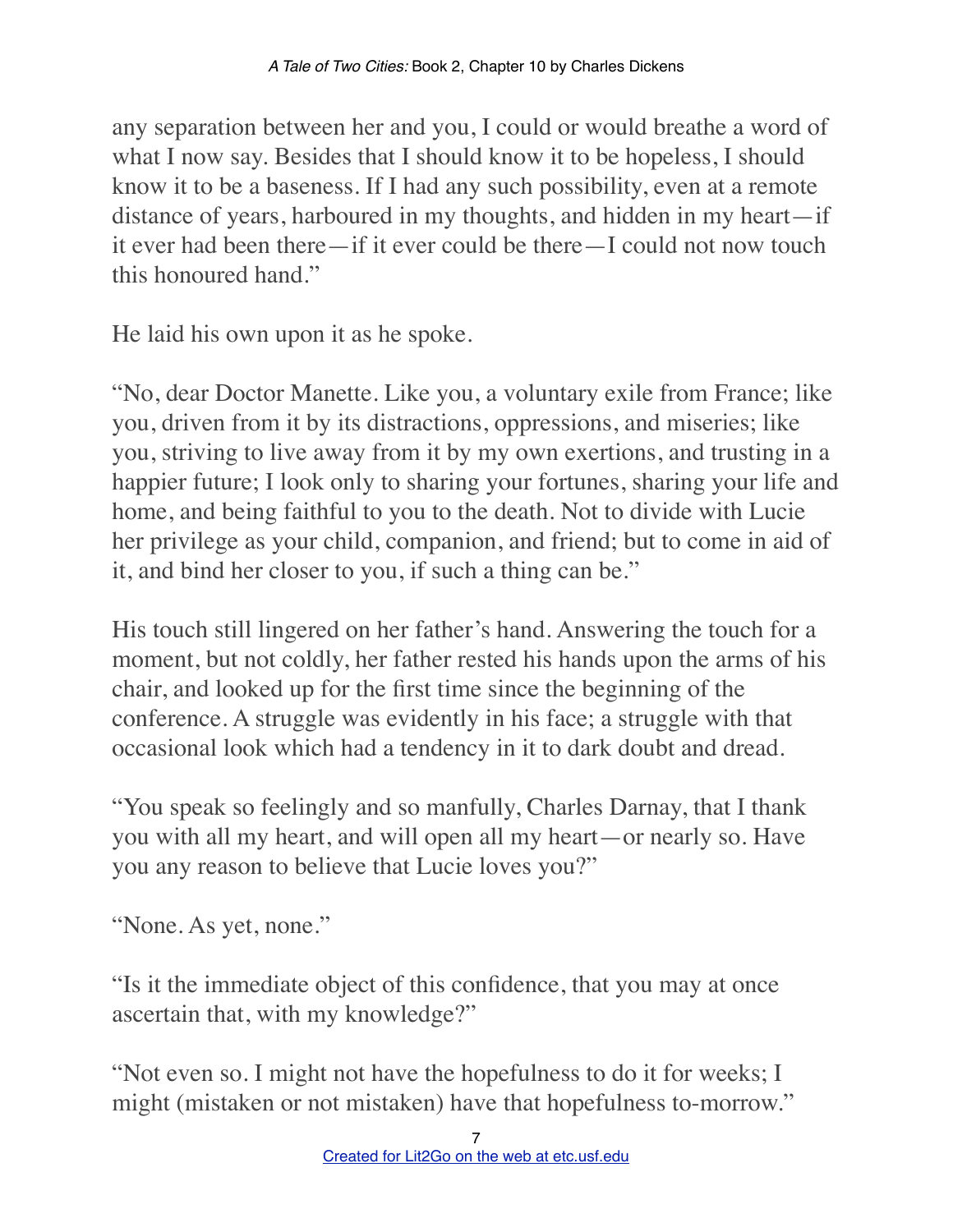"Do you seek any guidance from me?"

"I ask none, sir. But I have thought it possible that you might have it in your power, if you should deem it right, to give me some."

"Do you seek any promise from me?"

"I do seek that."

"What is it?"

"I well understand that, without you, I could have no hope. I well understand that, even if Miss Manette held me at this moment in her innocent heart-do not think I have the presumption to assume so much— I could retain no place in it against her love for her father."

"If that be so, do you see what, on the other hand, is involved in it?"

"I understand equally well, that a word from her father in any suitor's favour, would outweigh herself and all the world. For which reason, Doctor Manette," said Darnay, modestly but firmly, "I would not ask that word, to save my life."

"I am sure of it. Charles Darnay, mysteries arise out of close love, as well as out of wide division; in the former case, they are subtle and delicate, and difficult to penetrate. My daughter Lucie is, in this one respect, such a mystery to me; I can make no guess at the state of her heart."

"May I ask, sir, if you think she is—" As he hesitated, her father supplied the rest.

"Is sought by any other suitor?"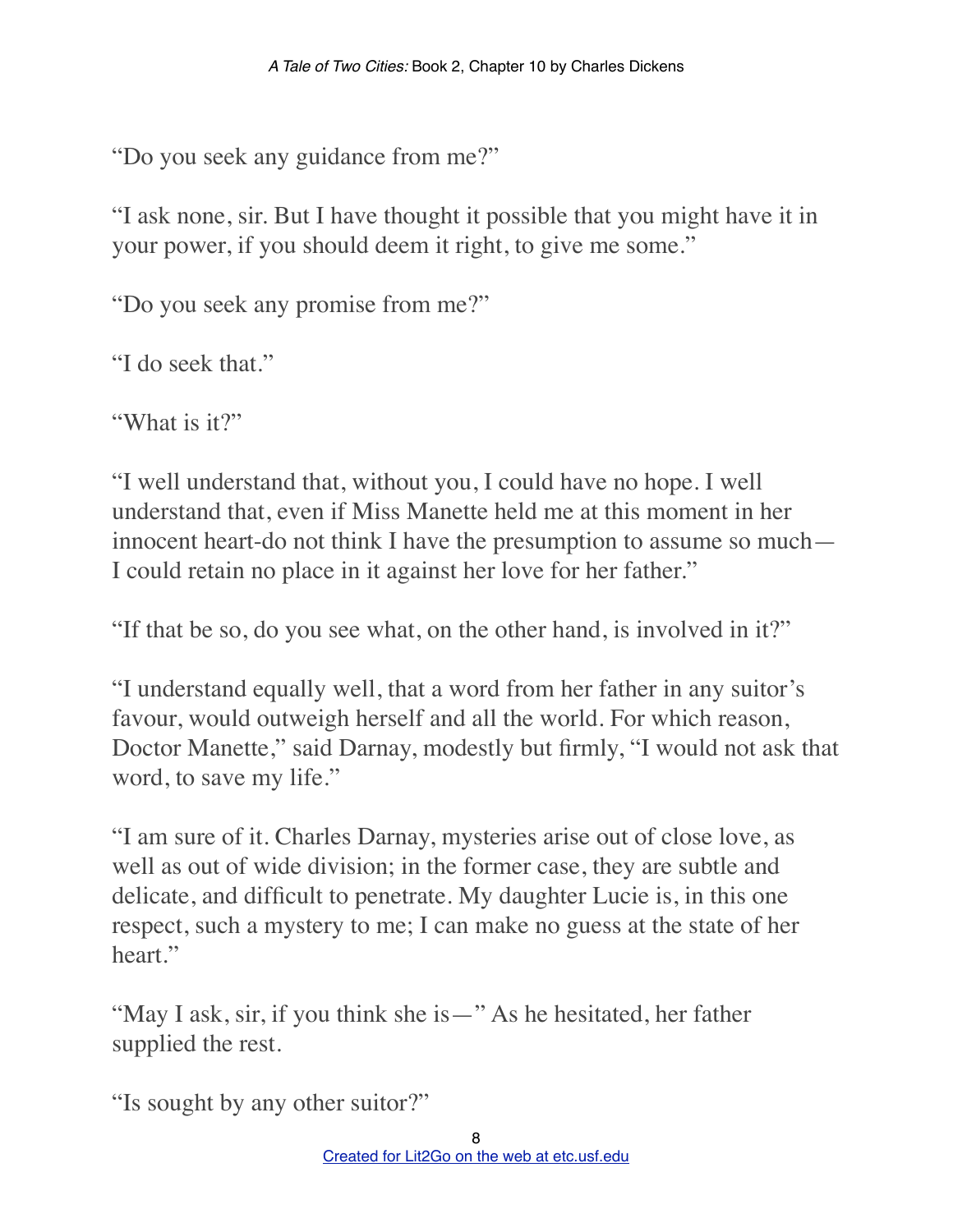"It is what I meant to say."

Her father considered a little before he answered:

"You have seen Mr. Carton here, yourself. Mr. Stryver is here too, occasionally. If it be at all, it can only be by one of these."

"Or both," said Darnay.

"I had not thought of both; I should not think either, likely. You want a promise from me. Tell me what it is."

"It is, that if Miss Manette should bring to you at any time, on her own part, such a confidence as I have ventured to lay before you, you will bear testimony to what I have said, and to your belief in it. I hope you may be able to think so well of me, as to urge no influence against me. I say nothing more of my stake in this; this is what I ask. The condition on which I ask it, and which you have an undoubted right to require, I will observe immediately."

"I give the promise," said the Doctor, "without any condition. I believe your object to be, purely and truthfully, as you have stated it. I believe your intention is to perpetuate, and not to weaken, the ties between me and my other and far dearer self. If she should ever tell me that you are essential to her perfect happiness, I will give her to you. If there were— Charles Darnay, if there were—"

The young man had taken his hand gratefully; their hands were joined as the Doctor spoke:

"—any fancies, any reasons, any apprehensions, anything whatsoever, new or old, against the man she really loved—the direct responsibility thereof not lying on his head—they should all be obliterated for her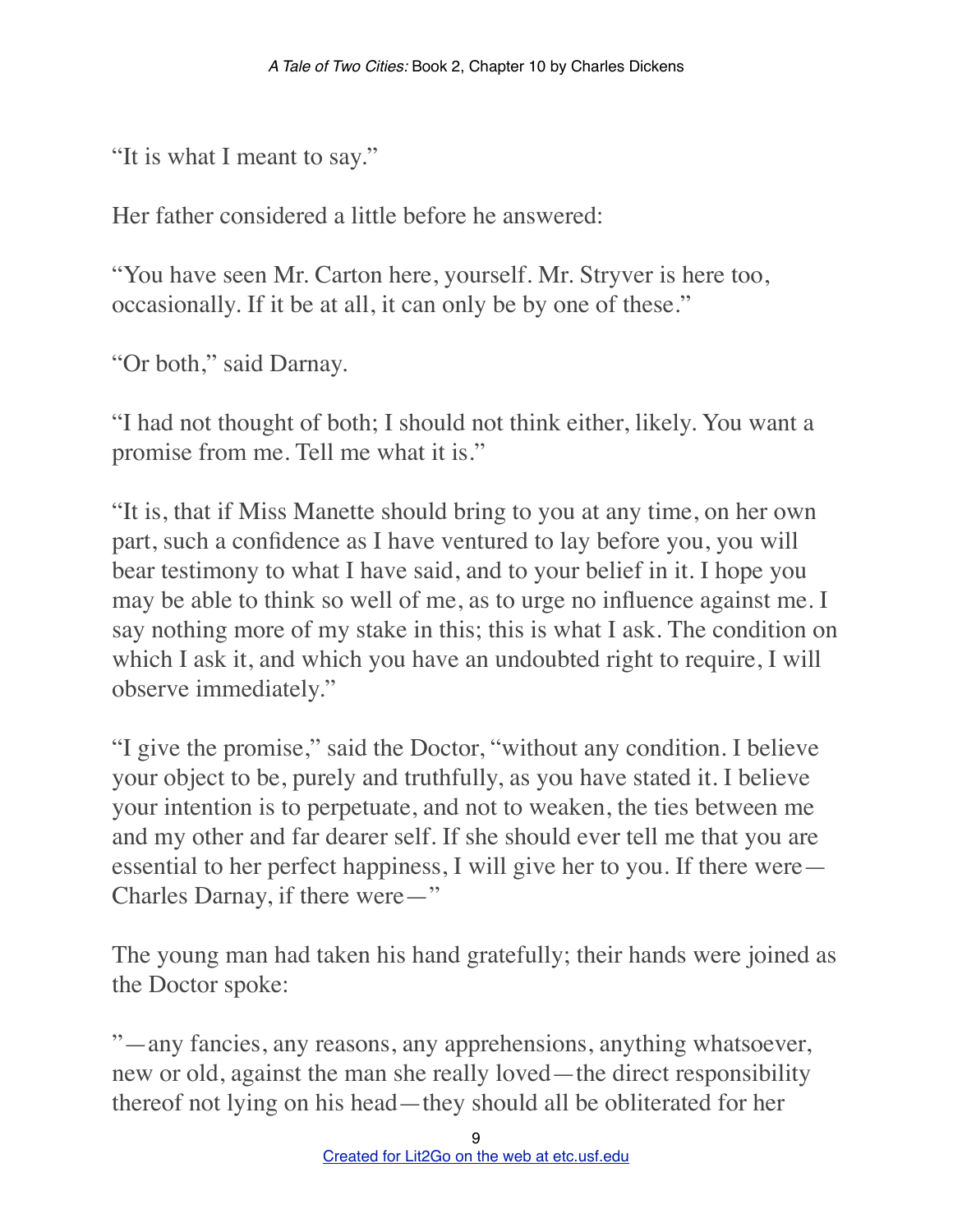sake. She is everything to me; more to me than suffering, more to me than wrong, more to me—Well! This is idle talk."

So strange was the way in which he faded into silence, and so strange his fixed look when he had ceased to speak, that Darnay felt his own hand turn cold in the hand that slowly released and dropped it.

"You said something to me," said Doctor Manette, breaking into a smile. "What was it you said to me?"

He was at a loss how to answer, until he remembered having spoken of a condition. Relieved as his mind reverted to that, he answered:

"Your confidence in me ought to be returned with full confidence on my part. My present name, though but slightly changed from my mother's, is not, as you will remember, my own. I wish to tell you what that is, and why I am in England."

"Stop!" said the Doctor of Beauvais.

"I wish it, that I may the better deserve your confidence, and have no secret from you."

"Stop!"

For an instant, the Doctor even had his two hands at his ears; for another instant, even had his two hands laid on Darnay's lips.

"Tell me when I ask you, not now. If your suit should prosper, if Lucie should love you, you shall tell me on your marriage morning. Do you promise?"

"Willingly.